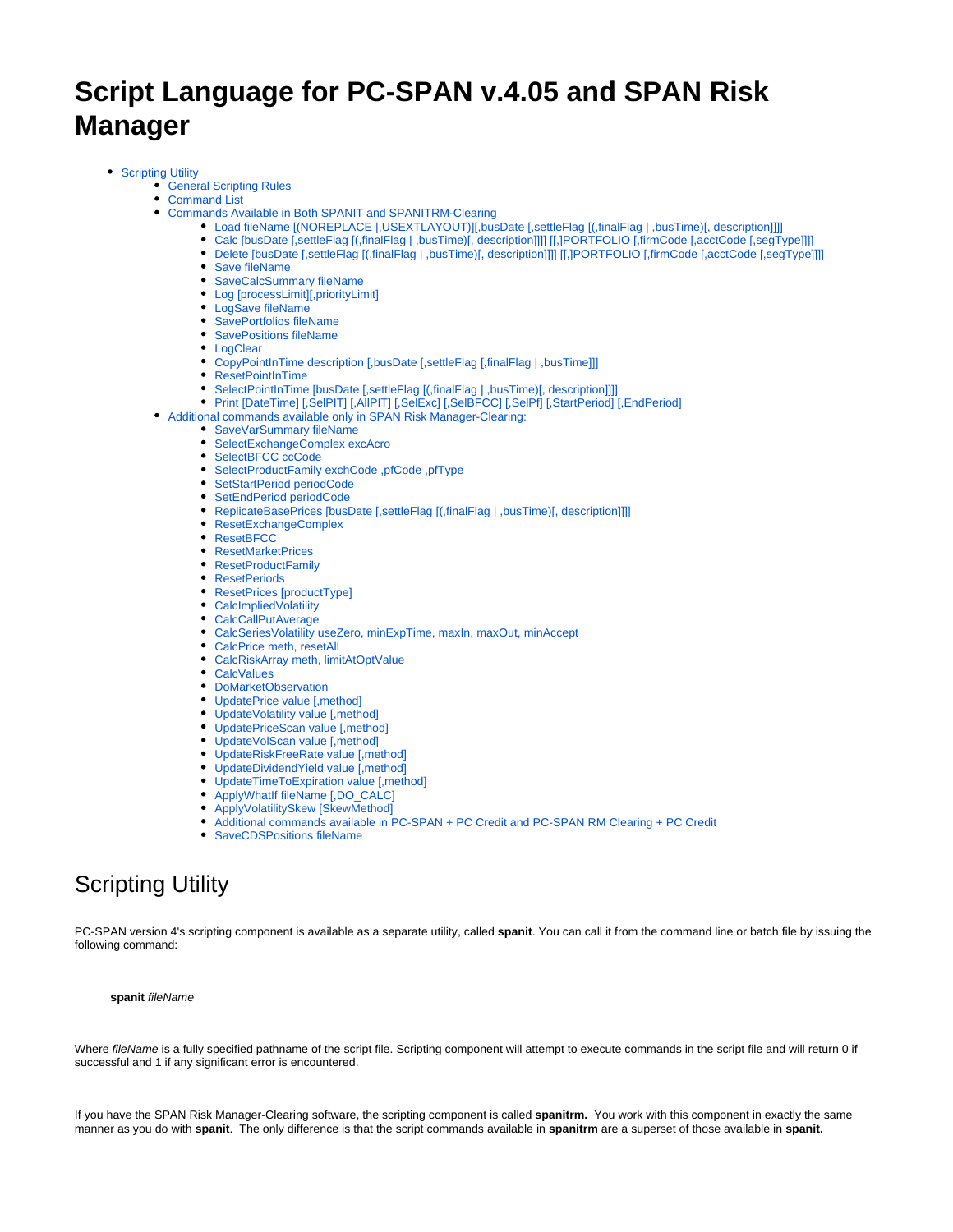## General Scripting Rules

Script should be written as a regular ASCII file. There are no restrictions on the naming of the file other than restrictions placed by the file system. Every command in the file should be on a separate line (CR serves as a delimiter). Parameters for commands are delimited by comma (any number of spaces between parameters is allowed). Any number of empty lines is allowed between commands. Comments should be placed on separate lines. Comment lines should start with "//", though any line which starts with something other than one of command keywords will be considered a comment. Script language is case insensitive, however it is recommended that all commands are entered exactly as described in this document for clarity of the script. Any text after the last possible parameter for every command will be ignored. However it is not recommended to exploit this feature for writing comments – it might slow down script processing and can cause your scripts to stop working with future versions of PC-SPAN batch.

## <span id="page-1-0"></span>**Command List**

| <b>SPANIT and SpanitRM-Clearing</b>                     | <b>SpanitRM-Clearing Only</b> |
|---------------------------------------------------------|-------------------------------|
| Calc                                                    | ApplyVolatilitySkew           |
| CopyPointInTime                                         | ApplyWhatIf                   |
| <b>Delete</b>                                           | CalcCallPutAverage            |
| Load                                                    | CalcImpliedVolatility         |
| Log                                                     | CalcPrice                     |
| LogClear                                                | CalcRiskArray                 |
| LogSave                                                 | <b>CalcSeriesVolatility</b>   |
| <b>ResetPointInTime</b>                                 | CalcValues                    |
| Save                                                    | <b>DoMarketObservation</b>    |
| SaveCalcSummary                                         | <b>ReplicateBasePrices</b>    |
| <b>SavePortfolios</b>                                   | <b>ResetBFCC</b>              |
| <b>SavePositions</b>                                    | ResetExchangeComplex          |
| SelectPointInTime                                       | <b>ResetMarketPrices</b>      |
| Print                                                   | <b>ResetPeriods</b>           |
| PC-SPAN + PC Credit and PC-SPAN RM Clearing + PC Credit | <b>ResetPrices</b>            |
| <b>SaveCDSPositions</b>                                 | <b>ResetProductFamily</b>     |
|                                                         | SaveVarSummary                |
|                                                         | SelectBFCC                    |
|                                                         | SelectExchangeComplex         |
|                                                         | SelectProductFamily           |
|                                                         | SetStartPeriod                |
|                                                         | UpdateDividendYield           |
|                                                         | <b>UpdatePrice</b>            |
|                                                         | <b>UpdatePriceScan</b>        |
|                                                         | UpdateRiskFreeRate            |
|                                                         | UpdateTimeToExpiration        |
|                                                         | <b>UpdateVolatility</b>       |
|                                                         | UpdateVolScan                 |

## <span id="page-1-1"></span>Commands Available in Both **SPANIT** and **SPANITRM-Clearing**

## <span id="page-1-2"></span>**Load fileName [(NOREPLACE |,USEXTLAYOUT)][,busDate [,settleFlag [(,finalFlag | ,busTime)[, descripti on]]]]**

### **Description:**

Load file specified in filename into SPAN Risk Manager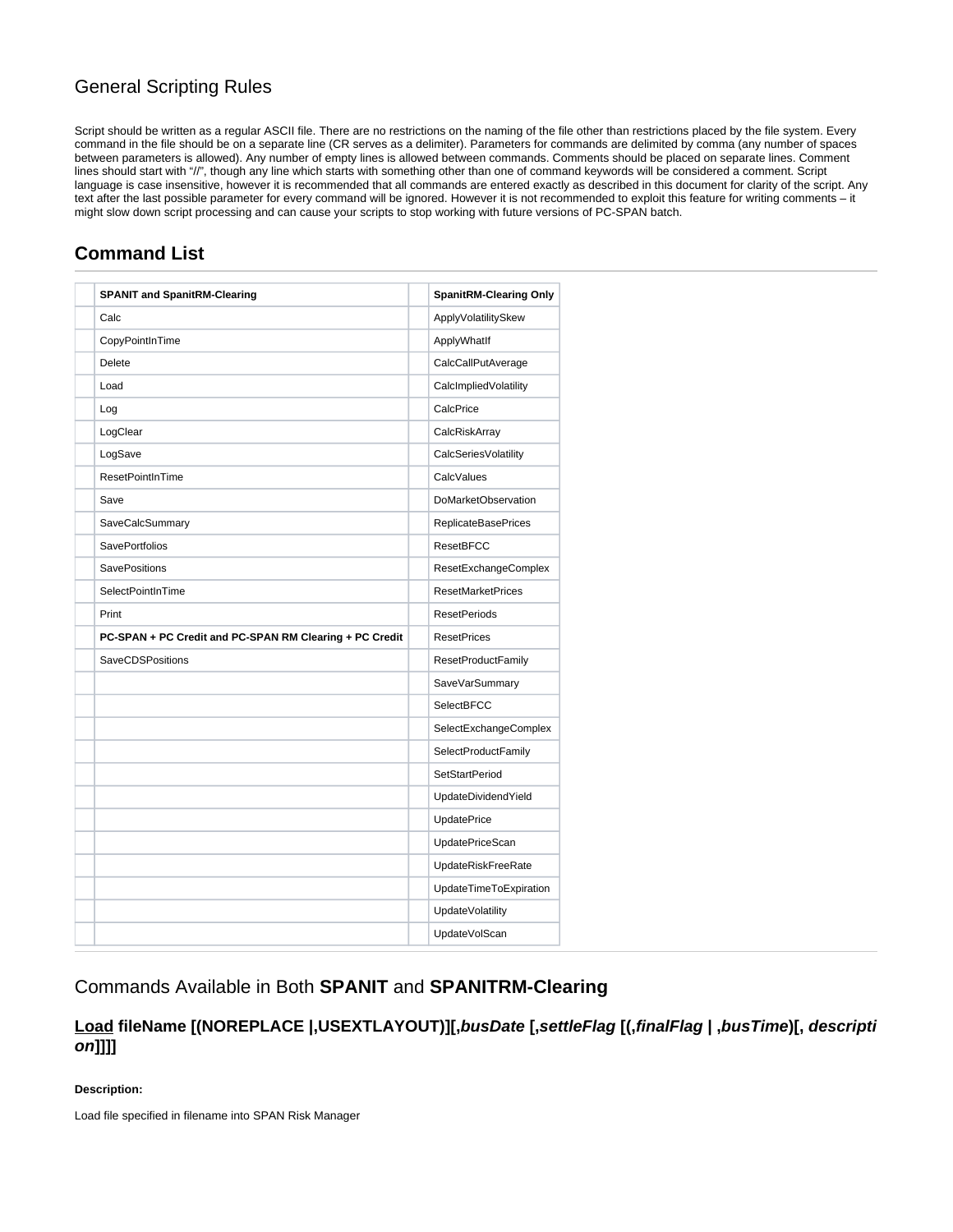### **Parameters:**

- Ø fileName fully specified path name of the file to load (required)
- Ø busDate business date in YYYYMMDD format (optional)
- Ø settleFlag S(settle) or I(intraday) (optional)
- Ø finalFlag E(early) or F(final) (optional)
- Ø busTime business time in HHMM format (optional)
- Ø description point in time description (optional)

### **Remarks:**

Use this command to load files into SPAN Risk Manager. It supports all file formats: \*.par, \*.pa2, .txt (positions file), and XML. NOREPLACE flag specifies that PC-SPAN should not replace already loaded exchange complexes with the ones from the file (it replaces by default). Other optional parameters could be used if you are loading positions file (.txt or XML format - \*.pos). USEXTLAYOUT flag is useful when you are loading a \*.txt positions file with Span4 extended layout and want to use this layout (have risk parameter file in XML format). The rest of the parameters specify the point in time where positions should be loaded. If these parameters are not specified (by default) positions will be loaded into the point in time specified in the positions file. If this point in time is not present first available point in time will be used. It is not necessary to fully specify point in time – in most cases just date is sufficient to identify point in time.

## <span id="page-2-0"></span>**Calc [busDate [,settleFlag [(,finalFlag | ,busTime)[, description]]]] [[,]PORTFOLIO [,firmCode [,acctCode [,segType]]]]**

### **Description:**

Calculate portfolios loaded into SPAN Risk Manager.

### **Parameters:**

| Ø | busDate     | business date in YYYYMMDD format (optional)            |
|---|-------------|--------------------------------------------------------|
| Ø | settleFlag  | S(settle) or I(intraday) (optional)                    |
| Ø | finalFlag   | E(early) or F(final) (optional)                        |
| Ø | busTime     | business time in HHMM format (optional)                |
| Ø | description | point in time description (optional)                   |
| Ø | firmCode    | firm code for portfolio (optional)                     |
| Ø | acctCode    | account code for portfolio (optional)                  |
| Ø | seqType     | segregation type for portfolio CUST or HOUS (optional) |

### **Remarks:**

Use this command to calculate portfolios loaded into SPAN Risk Manager. If no optional parameters are specified all portfolios will be calculated. If some of the parameters specifying point in time are present only portfolios for corresponding points in time will be calculated. Use this command to calculate portfolios loaded into SPAN Risk Manager. If no optional parameters are specified all portfolios will be calculated. If some of the parameters specifying point in time are present only portfolios for corresponding points in time will be calculated. It is not necessary to fully specify point in time – in most cases just date is sufficient to identify point in time. If, in addition to point in time, some parameters specifying particular portfolio are present only corresponding portfolios from the specified point in time will be calculated.

## <span id="page-2-1"></span>**Delete [busDate [,settleFlag [(,finalFlag | ,busTime)[, description]]]] [[,]PORTFOLIO [,firmCode [,acctCo de [,segType]]]]**

**Description:**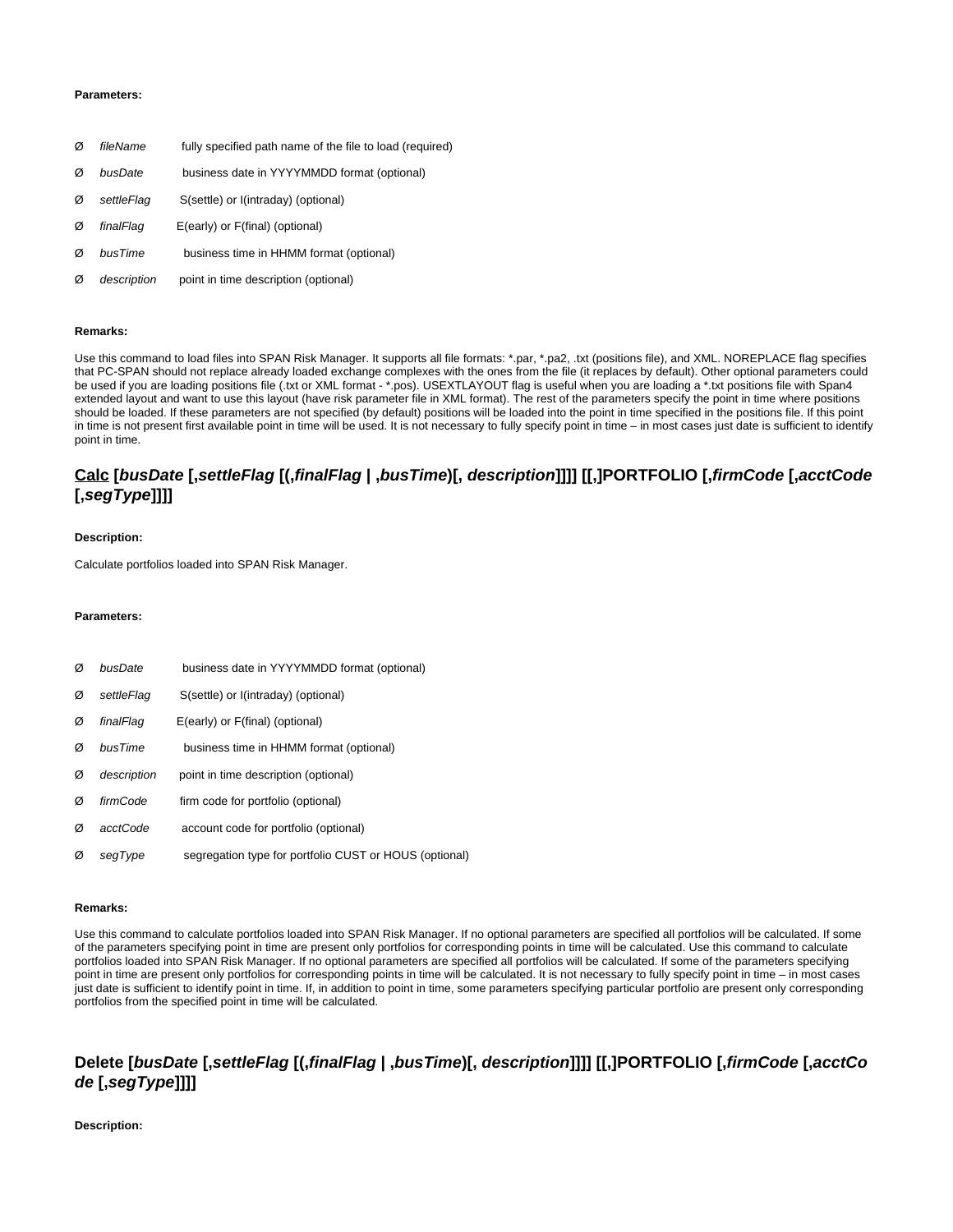Calculate portfolios loaded into SPAN Risk Manager.

### **Parameters:**

| Ø | busDate     | business date in YYYYMMDD format (required)            |
|---|-------------|--------------------------------------------------------|
| Ø | settleFlag  | S(settle) or I(intraday) (optional)                    |
| Ø | finalFlag   | E(early) or F(final) (optional)                        |
| Ø | busTime     | business time in HHMM format (optional)                |
| Ø | description | point in time description (optional)                   |
| Ø | firmCode    | firm code for portfolio (optional)                     |
| Ø | acctCode    | account code for portfolio (optional)                  |
| Ø | seqType     | segregation type for portfolio CUST or HOUS (optional) |

### **Remarks:**

Use this command to delete portfolios and risk parameters loaded into SPAN Risk Manager. If no optional parameters are specified all portfolios and risk arrays will be deleted. If some of the parameters specifying point in time are present only this points in time corresponding to these parameters will be deleted. It is not necessary to fully specify point in time – in most cases just date is sufficient to identify point in time. If, in addition to point in time, some parameters specifying particular portfolio are present only portfolios corresponding to these parameters in the specified (or first) point in time will be deleted.

### <span id="page-3-0"></span>**Save fileName**

### **Description:**

Save SPAN Risk Manager results into the file specified in filename

### **Parameters:**

Ø fileName fully specified path name of the file (required)

### **Remarks:**

Use this command to save SPAN Risk Manager calculation results into the file. Results will be saved in the XML file format.

## <span id="page-3-1"></span>**SaveCalcSummary fileName**

### **Description:**

Save PB Calculation Summary file to the file specified in filename in .CSV format

### **Parameters:**

Ø fileName fully specified path name of the file (required)

### **Remarks:**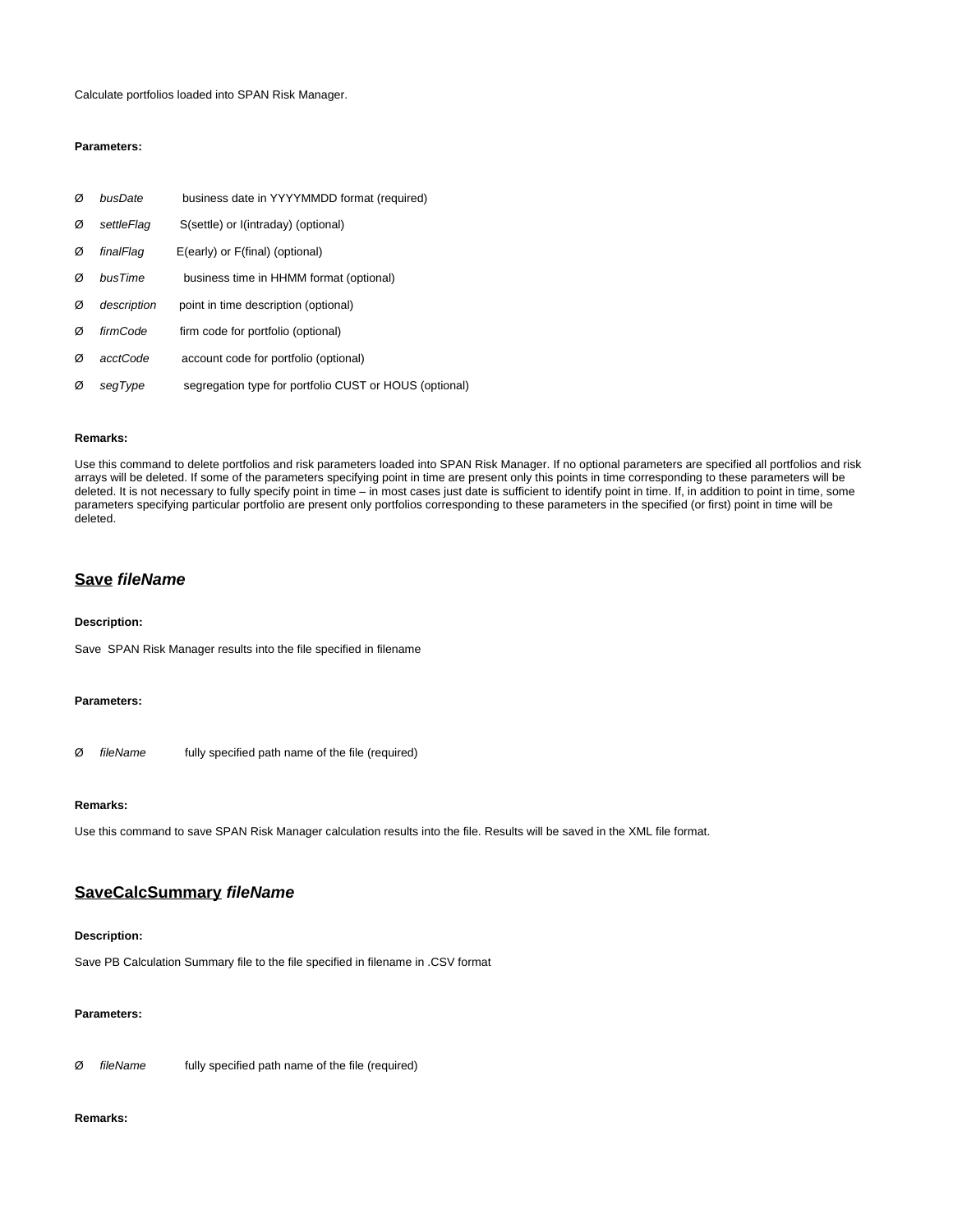Use this command to save SPAN Performance Bond calculation results into the specified file. Results will be saved in the .CSV file format.

## <span id="page-4-0"></span>**Log [processLimit][,priorityLimit]**

### **Description:**

Specifies parameters for logging.

### **Parameters:**

| Ø processLimit | upper limit for process id of the log message source (required) |
|----------------|-----------------------------------------------------------------|
|                |                                                                 |

Ø priorityLimit lower limit for the log message priority (optional)

### **Remarks:**

Use this command to specify logging parameters for SPAN Risk Manager. You can issue this command in any place within your script. Possible values for parameters are:

### For processLimit:

| PROC ID LOAD RISK                    | $= 10$    |
|--------------------------------------|-----------|
| PROC_ID_LOAD_POS                     | $= 20$ ;  |
| PROC_ID_LOAD_XML                     | $= 30;$   |
| PROC ID OMNIBUS                      | $= 40;$   |
| PROC ID CALC START                   | $= 51:$   |
| PROC_ID_CALC_PBOND                   | $= 60;$   |
| PROC ID CALC SPREAD                  | $= 70$ ;  |
| PROC_ID_CALC_LIQ_RISK                | $= 80$    |
| PROC ID CALC DETAIL START            | $= 101$ ; |
| PROC ID CALC SPREAD DETAIL $= 110$ ; |           |
| PROC_ID_CALC_LIQ_RISK_DETAIL = 120;  |           |
| PROC ID CALC POS DETAIL              | $= 130$ ; |
| PROC ID UPPER                        | $= -1$ :  |

For priorityLimit:

| PRIORITY ID LOW     | $= -1$ ; |
|---------------------|----------|
| PRIORITY ID NORMAL  | $= 10$   |
| PRIORITY ID WARNING | $= 20$ : |
| PRIORITY ID ERROR   | $= 30$   |

Default values are 0 and 30 (only errors are logged).

## <span id="page-4-1"></span>**LogSave fileName**

### **Description:**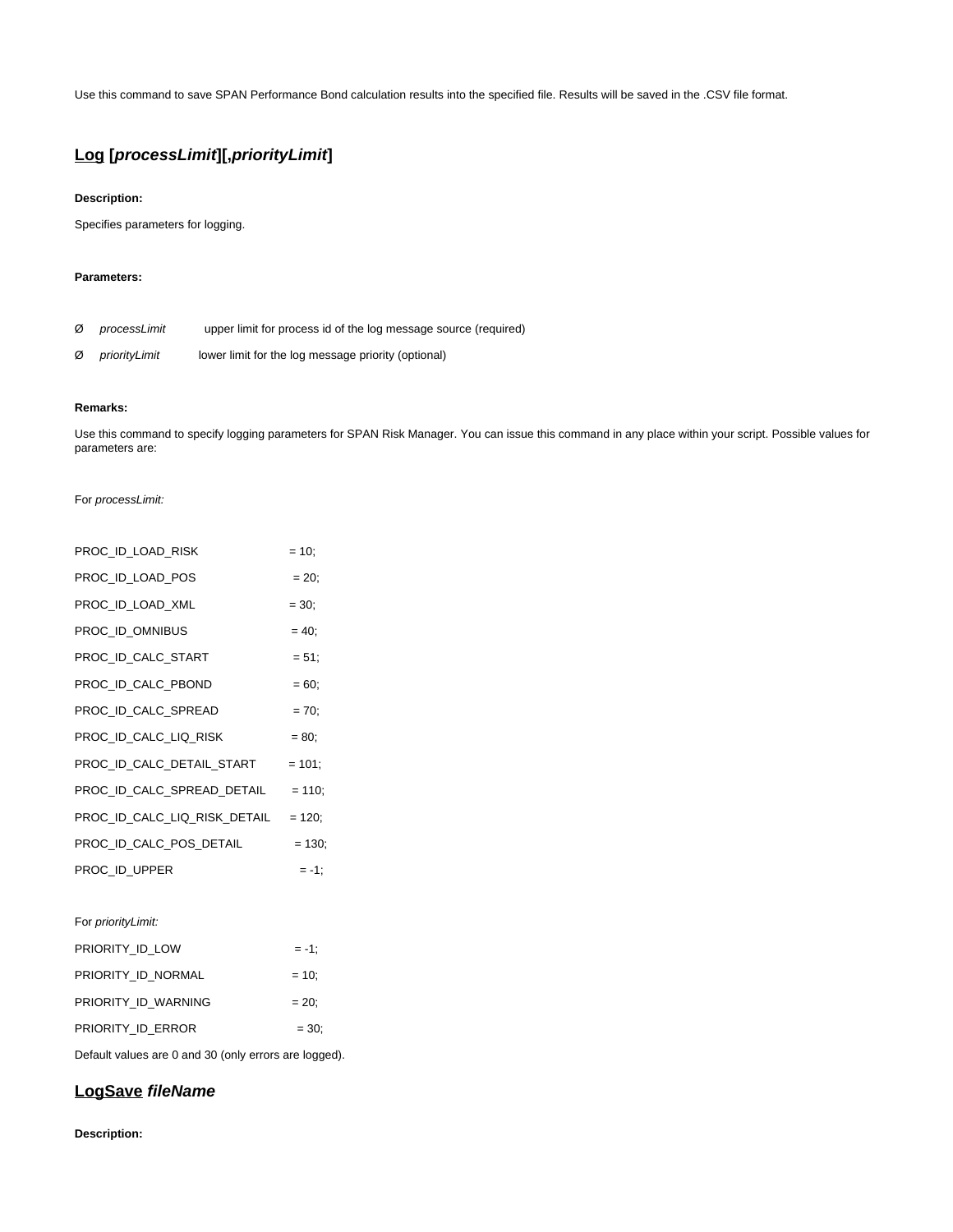### Saves log into specified file.

### **Parameters:**

Ø fileName fully specified path name of the file for log (required)

### **Remarks:**

Use this command to save SPAN Risk Manager log. You can issue this command in any place within your script.

## <span id="page-5-0"></span>**SavePortfolios fileName**

### **Description:**

Saves portfolio into specified file in XML format.

### **Parameters:**

Ø fileName fully specified path name of the file for portfolios (required)

### **Remarks:**

Use this command to save SPAN portfolios to a file. Results will be saved in the XML format.

## <span id="page-5-1"></span>**SavePositions fileName**

### **Description:**

Saves positions into the specified file in XML format.

### **Parameters:**

Ø fileName fully specified path name of the file for positions (required)

### **Remarks:**

Use this command to save SPAN positions to a file. Results will be saved in the XML format.

## <span id="page-5-2"></span>**LogClear**

### **Description:**

Clears out the SPAN log.

### **Parameters:**

**Remarks:**

Use this command to clear out the log.

## <span id="page-5-3"></span>**CopyPointInTime description [,busDate [,settleFlag [,finalFlag | ,busTime]]]**

### **Description:**

Copy selected Point In Time into the Point In Time specified by the command attributes.

### **Parameters:**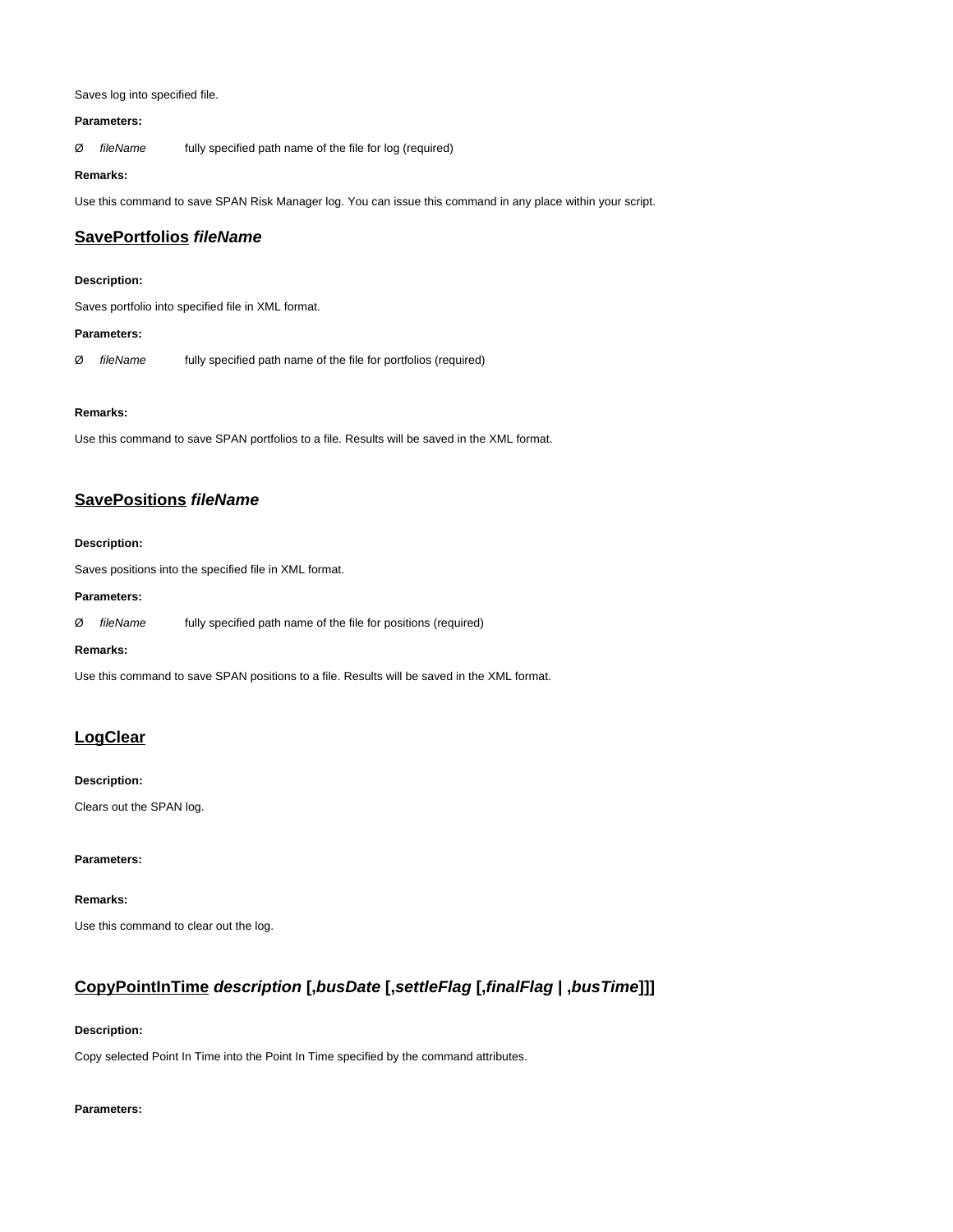- Ø description point in time description, can be empty string
- Ø busDate business date in YYYYMMDD format (optional)
- Ø settleFlag S(settle) or I(intraday) (optional)
- Ø finalFlag E(early) or F(final) (optional)
- Ø busTime business time in HHMM format (optional)

### **Remarks:**

Use this command to copy Point In Time. This command creates new Point In Time object exactly matching the selected Point In Time. Attributes of the newly created Point In Time will be changed using parameters specified for the command. If Point In Time with these attributes already exists an error will be generated. Point In Time should be selected prior to using this command. If no Point In Time is selected an error will be generated. This command does not affect selected Point In Time.

## <span id="page-6-0"></span>**ResetPointInTime**

### **Description:**

Resets Point In Time selection.

### **Parameters:**

### **Remarks:**

Use this command to reset Point In Time selection. Also resets Exchange Complex, BFCC and Product Family.

### <span id="page-6-1"></span>**SelectPointInTime [busDate [,settleFlag [(,finalFlag | ,busTime)[, description]]]]**

#### **Remarks:**

Select Point In Time for use in the following Calc and Update commands.

### **Parameters:**

| Ø | busDate     | business date in YYYYMMDD format (optional) |
|---|-------------|---------------------------------------------|
| Ø | settleFlag  | S(settle) or I(intraday) (optional)         |
| Ø | finalFlag   | E(early) or F(final) (optional)             |
| Ø | busTime     | business time in HHMM format (optional)     |
| Ø | description | point in time description (optional)        |

### **Remarks:**

Use this command to select Point In Time for use in the Calc and Update commands. If no optional parameters are specified first available Point In Time will be selected. It is not necessary to fully specify Point In Time – in most cases just date is sufficient to identify Point In Time.

## <span id="page-6-2"></span>**Print [DateTime] [,SelPIT] [,AllPIT] [,SelExc] [,SelBFCC] [,SelPf] [,StartPeriod] [,EndPeriod]**

### **Remarks:**

Print a variable to the screen. Any of the following variables may be printed.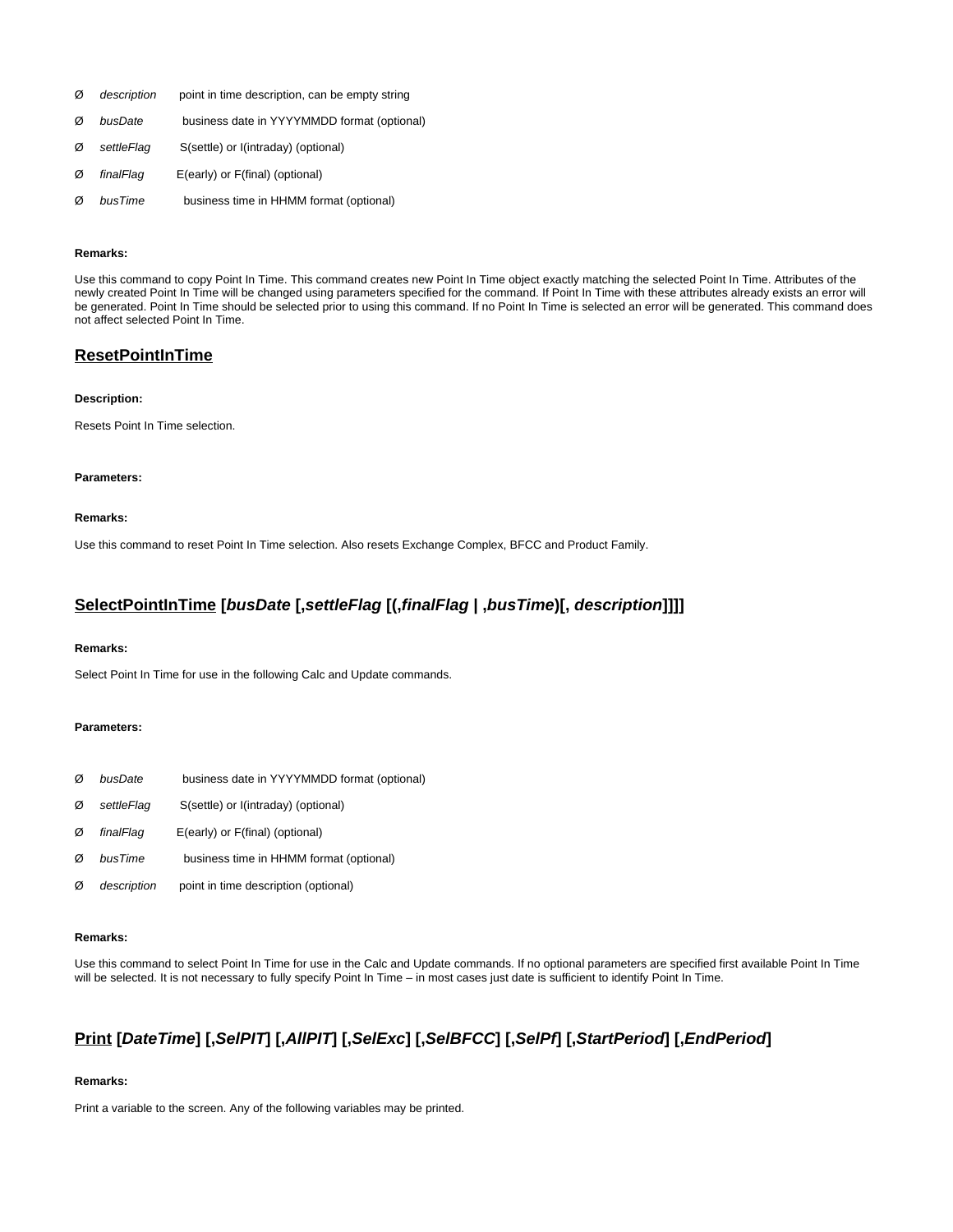### **Parameters:**

| Ø | DateTime           | Displays the current date and time.                             |
|---|--------------------|-----------------------------------------------------------------|
| Ø | <b>SelPIT</b>      | Displays the selected point in time.                            |
| Ø | <b>AIIPIT</b>      | Displays all of the loaded points in time.                      |
| Ø | SelExc             | (SpanitRM only) Displays the currently selected exchange.       |
| Ø | <b>SeIBFCC</b>     | (SpanitRM only) Displays the currently selected BFCC.           |
| Ø | SelPf              | (SpanitRM only) Displays the currently selected product family. |
| Ø | <b>StartPeriod</b> | (SpanitRM only) Displays the specified start period.            |
| Ø | EndPeriod          | (SpanitRM only) Displays the specified end period.              |

### **Remarks:**

Use this command to display various points of data from within Spanit / SpanitRM to the screen. This command is more for diagnostic purposes only, and will not impact any data or calculations.

## <span id="page-7-0"></span>Additional commands available only in SPAN Risk Manager-Clearing:

## <span id="page-7-1"></span>**SaveVarSummary fileName**

### **Description:**

Save Variation Calculation Summary file to the file specified in filename in .CSV format

## <span id="page-7-2"></span>**SelectExchangeComplex excAcro**

### **Description:**

Select Exchange Complex for use in the following Calc and Update commands.

### **Parameters:**

Ø excAcro exchange complex acronym (required)

### **Remarks:**

Use this command to select Exchange Complex for use in the Calc and Update commands. Point In Time should be already selected prior to using this command. If no Point In Time is selected an error will be generated.

## <span id="page-7-3"></span>**SelectBFCC ccCode**

### **Description:**

Select BFCC for use in the following Calc and Update commands.

### **Parameters:**

Ø ccCode combined commodity code (required)

#### **Remarks:**

Use this command to select BFCC for use in the Calc and Update commands. Exchange Complex should be already selected prior to using this command. If no Exchange Complex is selected an error will be generated.

## <span id="page-7-4"></span>**SelectProductFamily exchCode ,pfCode ,pfType**

## **Description:**

Select Product Family for use in the following Calc and Update commands.

### **Parameters:**

Ø exchCode exchange code (required)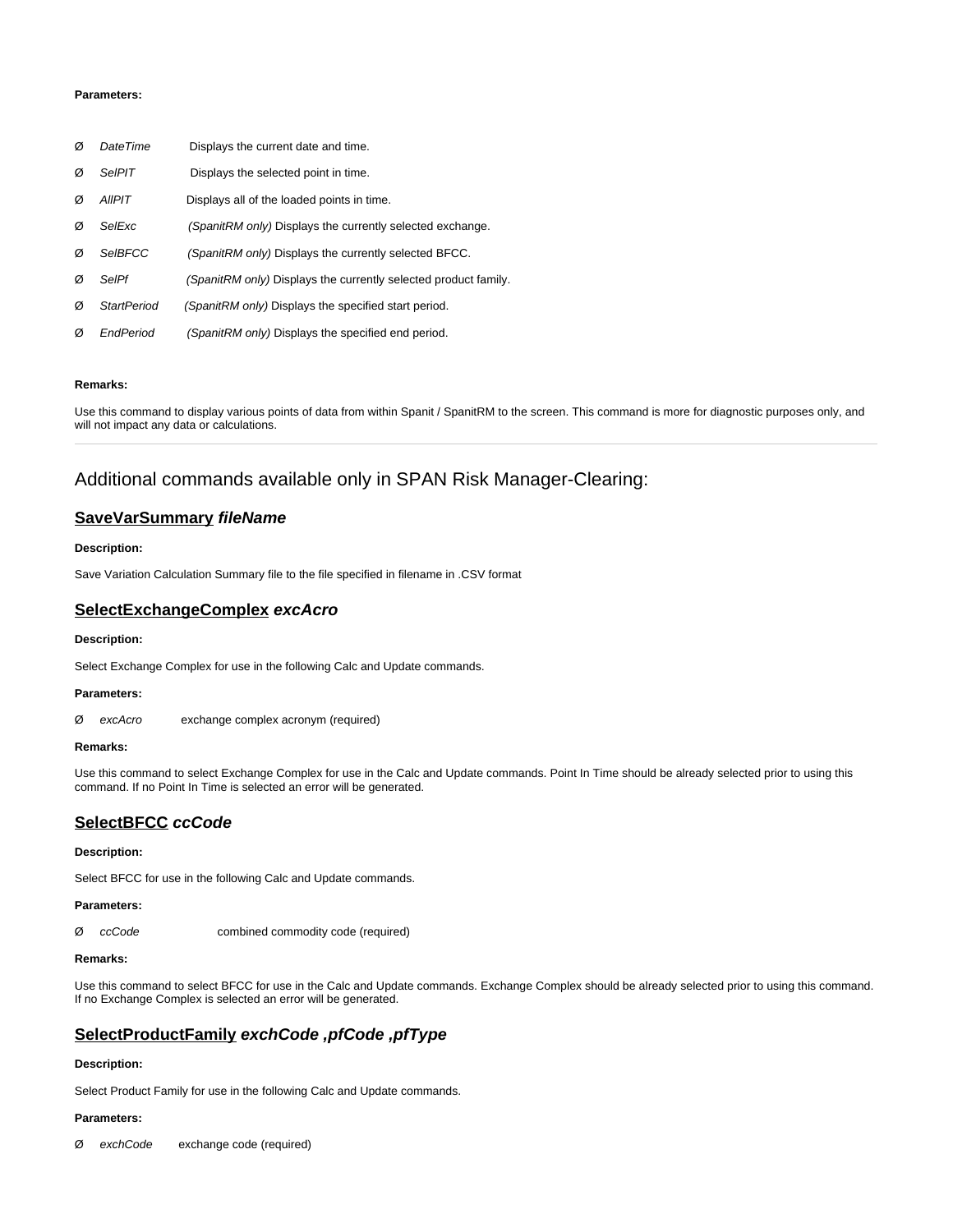- Ø pfCode product family code (required)
- Ø pfType product family type (required)

### **Remarks:**

Use this command to select Product Family for use in the Calc and Update commands. BFCC should be already selected prior to using this command. If no BFCC is selected an error will be generated.

Possible values for pfType:

| PHY          | - physical              |
|--------------|-------------------------|
| <b>FUT</b>   | - future                |
| СМВ          | - combination           |
| EQTY         | - equity (stock)        |
| DEBT         | - debt                  |
| <b>EDEBT</b> | - debt equivalence      |
| <b>OOP</b>   | - option on physical    |
| OOF          | - option on future      |
| റററ          | - option on combination |
| OOS          | - option on stock       |

## <span id="page-8-0"></span>**SetStartPeriod periodCode**

### **Description:**

Set Starting Period for the period range used in Update commands.

### **Parameters:**

Ø periodCode period code in YYYYMM format (required)

### **Remarks:**

Use this command to set Starting Period for the period range for use in Update commands. Product Family should be already selected prior to using this command. If no Product Family is selected an error will be generated.

## <span id="page-8-1"></span>**SetEndPeriod periodCode**

#### **Description:**

Set Ending Period for the period range used in Update commands.

### **Parameters:**

Ø periodCode period code in YYYYMM format (required)

### **Remarks:**

Use this command to set Ending Period for the period range for use in Update commands. Product Family should be already selected prior to using this command. If no Product Family is selected an error will be generated.

## <span id="page-8-2"></span>**ReplicateBasePrices [busDate [,settleFlag [(,finalFlag | ,busTime)[, description]]]]**

### **Remarks:**

Replicate prices from a corresponding earlier point in time (presuming the earlier point in time is loaded).

### **Parameters:**

| Ø | busDate | business date in YYYYMMDD format (optional) |  |  |  |
|---|---------|---------------------------------------------|--|--|--|
|   |         |                                             |  |  |  |

- Ø settleFlag S(settle) or I(intraday) (optional)
- Ø finalFlag E(early) or F(final) (optional)
- Ø busTime business time in HHMM format (optional)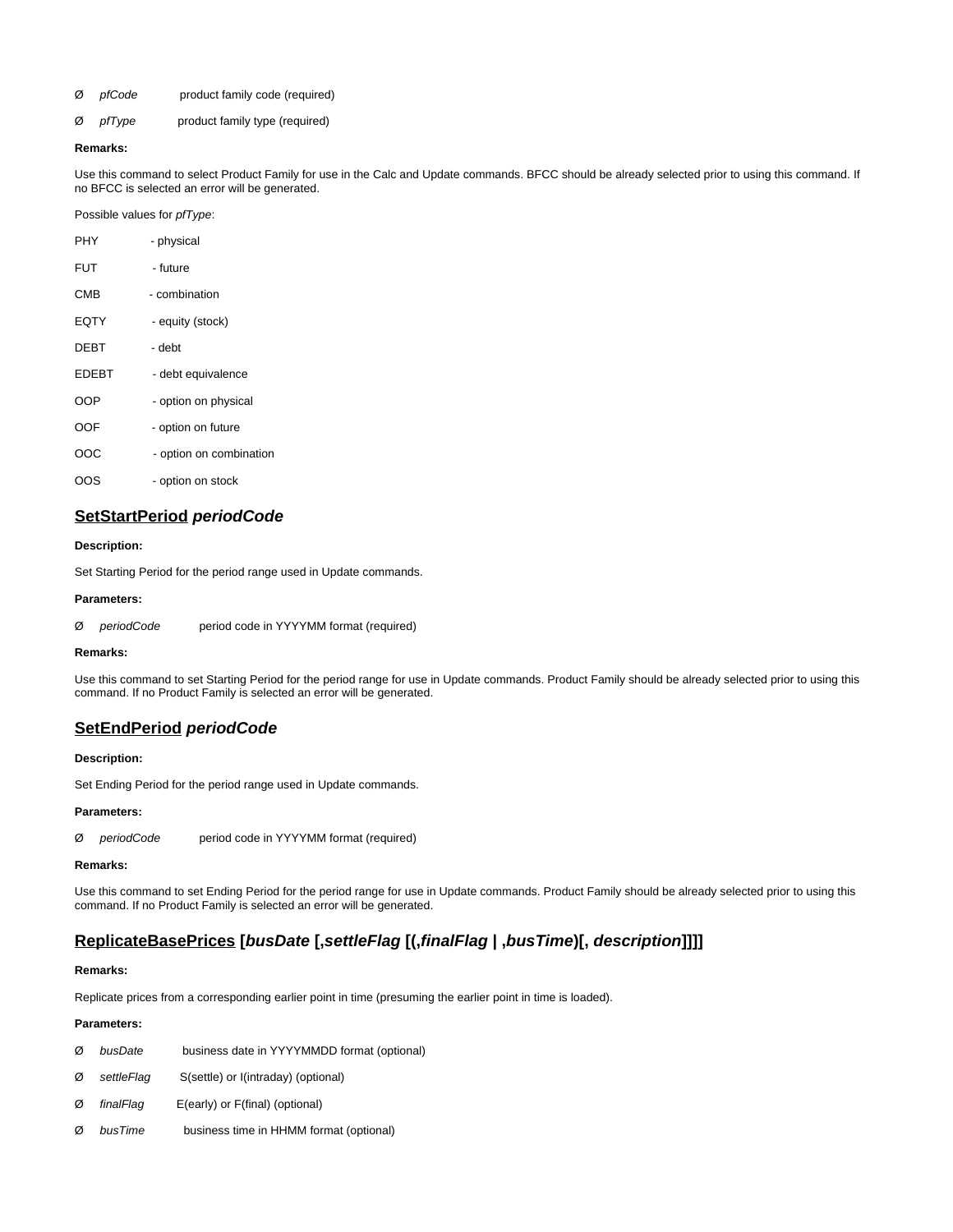### Ø description point in time description (optional)

### **Remarks:**

Use this command to copy from an earlier point in time into the current point in time, assuming the earlier point in time is already loaded.

## <span id="page-9-0"></span>**ResetExchangeComplex**

### **Description:**

Resets Exchange Complex selection.

### **Parameters:**

### **Remarks:**

Use this command to reset Exchange Complex selection. Also resets BFCC and Product Family.

## <span id="page-9-1"></span>**ResetBFCC**

**Description:**

Resets BFCC selection.

**Parameters:**

### **Remarks:**

Use this command to reset BFCC selection. Also resets Product Family.

## <span id="page-9-2"></span>**ResetMarketPrices**

**Description:**

Resets market prices.

**Parameters:**

**Remarks:**

Use this command to reset market prices.

## <span id="page-9-3"></span>**ResetProductFamily**

**Description:**

Resets Product Family selection.

### **Parameters:**

### **Remarks:**

Use this command to reset Product Family selection.

### <span id="page-9-4"></span>**ResetPeriods**

### **Description:**

Resets Period Range selection.

**Parameters:**

### **Remarks:**

Use this command to reset Period Range selection.

## <span id="page-9-5"></span>**ResetPrices [productType]**

**Description:**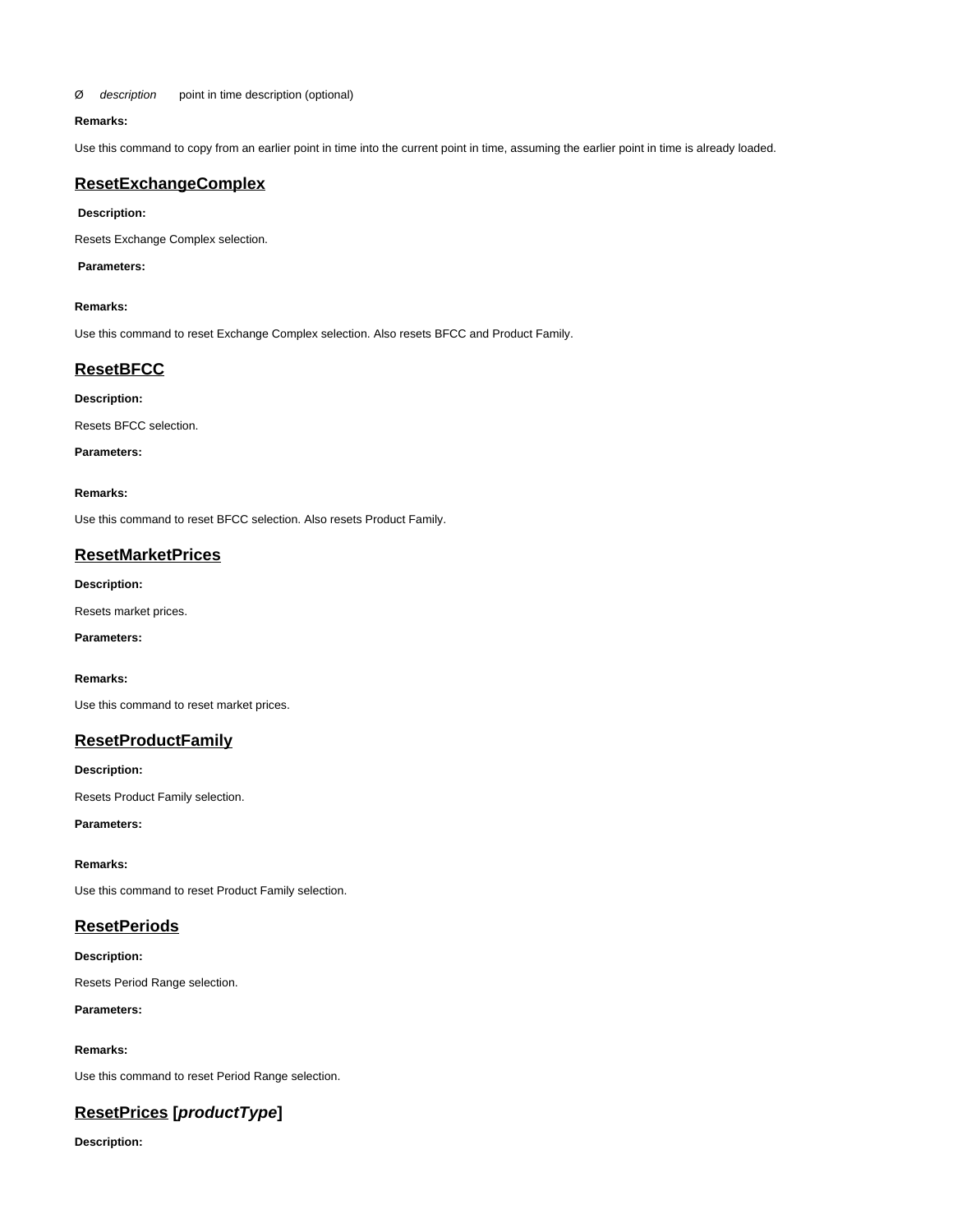Place prices for option instruments in the SPAN file in an undefined state.

### **Parameters:**

Ø productType product type code (optional)

### **Remarks:**

Use this command to place prices for option instruments in the SPAN file in an undefined state.

Possible values for productType:

- -1 = Futures Only
- -2 = Options Only
- 0 = All Products (default)
- $1 = PHY$
- $2 = DEBT$
- $3 =$ STOCK
- $11 = FUT$
- $13$  = FWDC
- $14 = FWD$
- $15 = IRS$
- $16 = EDEBT$
- $17 = CDS$
- $21 = OOP$
- $22 = OOF$
- $23 = OOS$
- $24 = OOPC$
- $25 = OOPD$
- $31 = CMB$
- $41 = OOC$

## <span id="page-10-0"></span>**CalcImpliedVolatility**

### **Description:**

Calculates Implied Volatilities for selected object.

### **Parameters:**

### **Remarks:**

Use this command to Calculate Implied Volatilities. It works on the lowest level object already selected (product family, bfcc, exchange complex, point in time). If point in time is not selected it will work on all loaded points in time.

### <span id="page-10-1"></span>**CalcCallPutAverage**

### **Description:**

Does Call/Put Averaging for selected object.

### **Parameters:**

### **Remarks:**

<span id="page-10-2"></span>Use this command to do Call/Put Averaging. It works on the lowest level object already selected (product family, bfcc, exchange complex, point in time). If point in time is not selected it will work on all loaded points in time.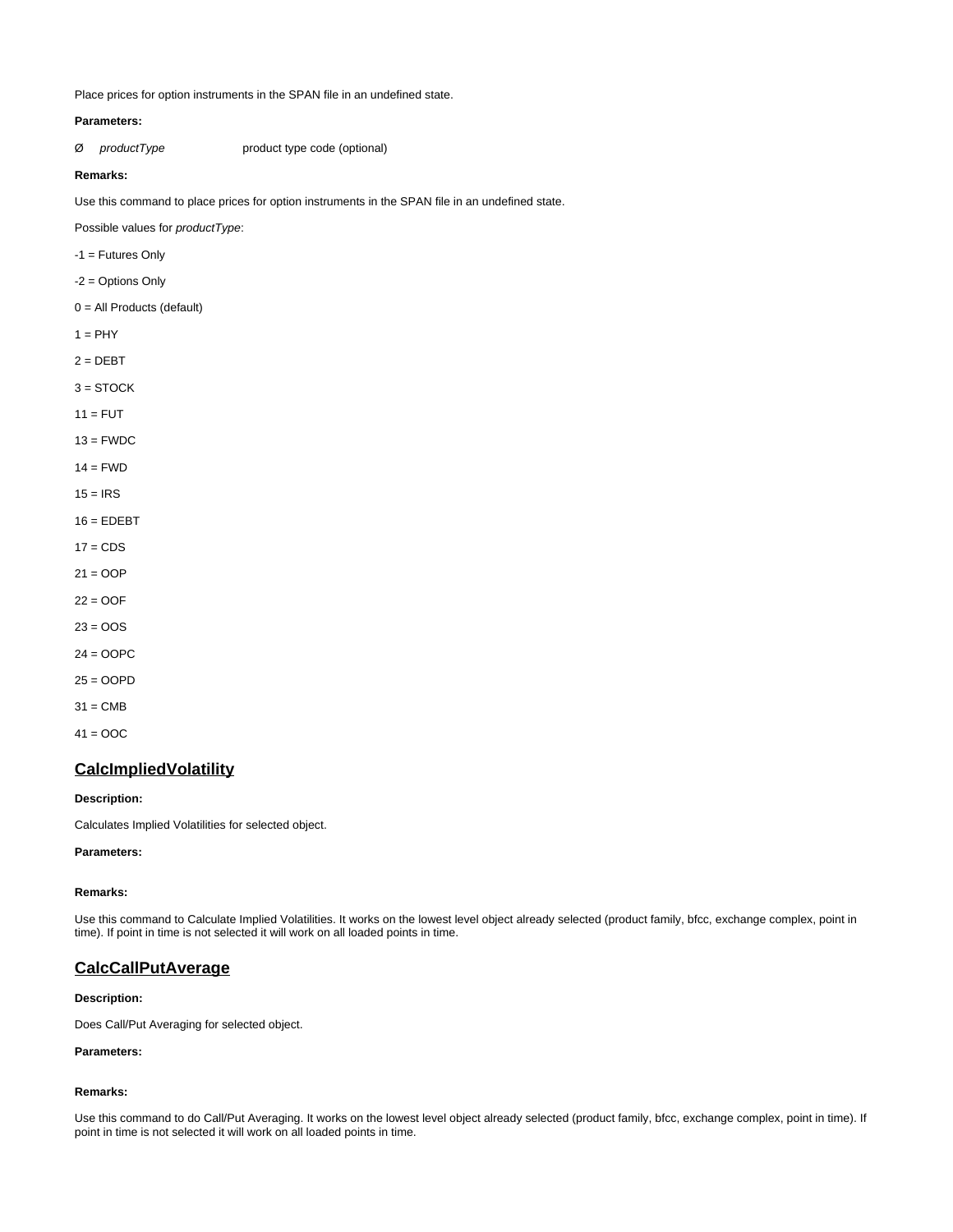## **CalcSeriesVolatility useZero, minExpTime, maxIn, maxOut, minAccept**

### **Description:**

Calculates Series Level Volatilities for selected object.

### **Parameters:**

| Ø useZero | true means do not filter out zero implied volatilities during calculations (optional) |  |
|-----------|---------------------------------------------------------------------------------------|--|

Ø minExpTime minimum time to expiration in years (optional)

Ø maxIn number of closest in the money options which volatilities will be used in calculations (optional)

Ø maxOut number of closest out of the money options which volatilities will be used in calculations (optional)

Ø minAccept minimum sufficient number of around the money volatilities (optional)

### **Remarks:**

Use this command to Calculate Series Level Volatilities. It works on the lowest level object already selected (product family, bfcc, exchange complex, point in time). If point in time is not selected it will work on all loaded points in time.

Possible values for useZero:

0 - FALSE

1 - TRUE, default

Possible values for minExpTime:

any positive number

0.0273973 (10 business days) - default

Possible values for maxIn:

any positive integer

1 - default

Possible values for maxOut:

any positive integer

3 - default

Possible values for minAccept:

any positive integer

5 - default

### <span id="page-11-0"></span>**CalcPrice meth, resetAll**

### **Description:**

Calculates Theoretical Prices for selected object.

#### **Parameters:**

Ø meth calculation method code (optional)

Ø resetAll reset prices flag (optional)

### **Remarks:**

Use this command to Calculate Theoretical Prices. It works on the lowest level object already selected (product family, bfcc, exchange complex, point in time). If point in time is not selected it will work on all loaded points in time.

Possible values for meth:

- 1 use option/series level volatility, default
- 2 use option level volatility only
- 3 use series level volatility only

Possible values for resetAll: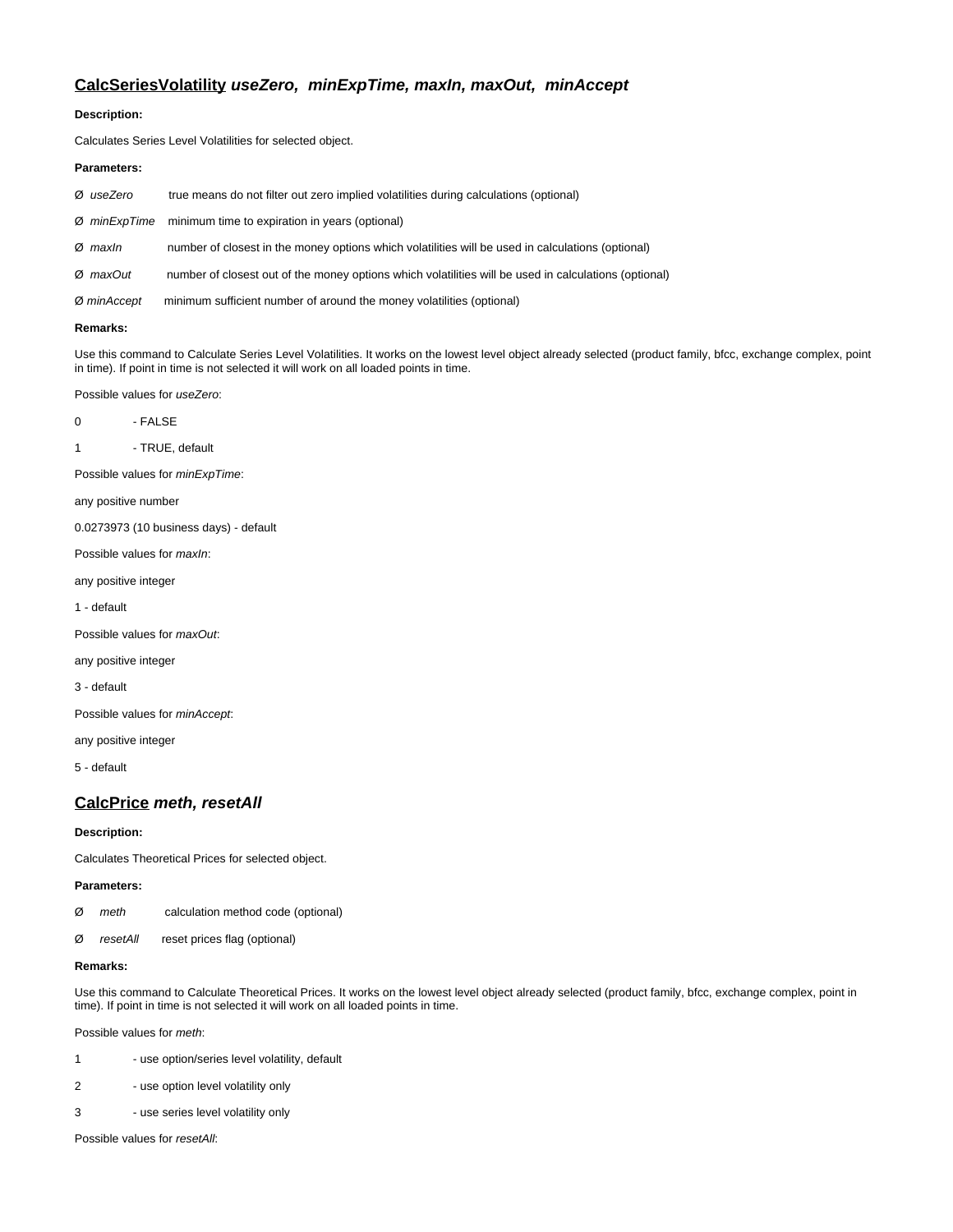- 0 FALSE, reset prices only for contracts with undefined price
- 1 TRUE, reset prices for all contracts, default

### <span id="page-12-0"></span>**CalcRiskArray meth, limitAtOptValue**

### **Description:**

Calculates Risk Arrays for selected object.

### **Parameters:**

- Ø meth calculation method code (optional)
- Ø limitAtOptValue limit risk array values flag (optional)

### **Remarks:**

Use this command to Calculate Risk Arrays. It works on the lowest level object already selected (product family, bfcc, exchange complex, point in time). If point in time is not selected it will work on all loaded points in time.

Possible values for meth:

- 1 use option/series level volatility, default
- 2 use option level volatility only
- 3 use series level volatility only

Possible values for limitAtOptValue:

- 0 FALSE, do not limit risk array values, default
- 1 TRUE, limit risk array values at option value

## <span id="page-12-1"></span>**CalcValues**

**Description:**

Calculates a portfolios value.

### **Parameters:**

**Remarks:**

Calculates a portfolio's value based upon current prices

## <span id="page-12-2"></span>**DoMarketObservation**

### **Description:**

Performs a market observation.

**Parameters**

### **Remarks:**

Use this command to do a market observation.

## <span id="page-12-3"></span>**UpdatePrice value [,method]**

### **Description:**

Updates Prices for selected object.

### **Parameters:**

- Ø value update value (required)
- Ø method update method (optional)

### **Remarks:**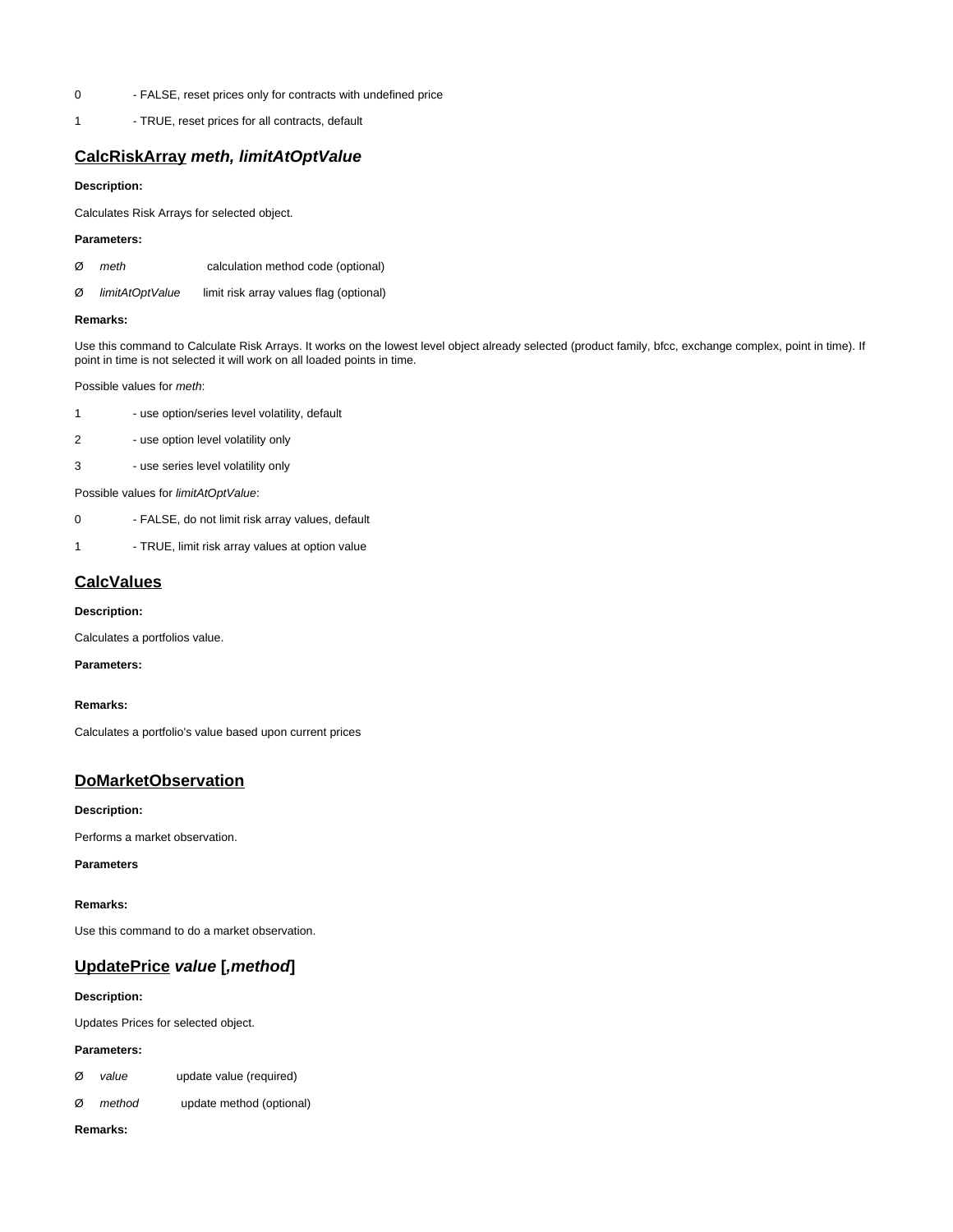Use this command to Update Prices. It works on the lowest level object already selected (product family, bfcc, exchange complex, point in time). If point in time is not selected it will work on all loaded points in time. It will update prices using value and one of the following methods:

Possible values for method:

| SET         | - set price to value      |
|-------------|---------------------------|
| <b>CHG</b>  | - change price by value   |
| <b>PCNT</b> | - change price by value % |

SET is the default method

## <span id="page-13-0"></span>**UpdateVolatility value [,method]**

### **Description:**

Updates Volatilities for selected object.

### **Parameters:**

| Ø | value | update value (required) |
|---|-------|-------------------------|
|---|-------|-------------------------|

Ø method update method (optional)

### **Remarks:**

Use this command to Update Volatilities. It works on the lowest level object already selected (product family, bfcc, exchange complex, point in time). If point in time is not selected it will work on all loaded points in time. It will update volatilities using value and one of the following methods:

| <b>SET</b>  | - set volatility to value      |
|-------------|--------------------------------|
| CHG.        | - change volatility by value   |
| <b>PCNT</b> | - change volatility by value % |

SET is the default method

## <span id="page-13-1"></span>**UpdatePriceScan value [,method]**

### **Description:**

Updates Price Scans for selected object.

### **Parameters:**

- Ø value update value (required)
- Ø method update method (optional)

#### **Remarks:**

Use this command to Update Price Scans. It works on the lowest level object already selected (product family, bfcc, exchange complex, point in time). If point in time is not selected it will work on all loaded points in time. It will update price scans using value and one of the following methods:

Possible values for method:

| <b>SET</b> | - set price scan to value    |
|------------|------------------------------|
| <b>CHG</b> | - change price scan by value |

PCNT - change price scan by value %

SET is the default method

## <span id="page-13-2"></span>**UpdateVolScan value [,method]**

### **Description:**

Updates Volatility Scans for selected object.

### **Parameters:**

Ø value update value (required)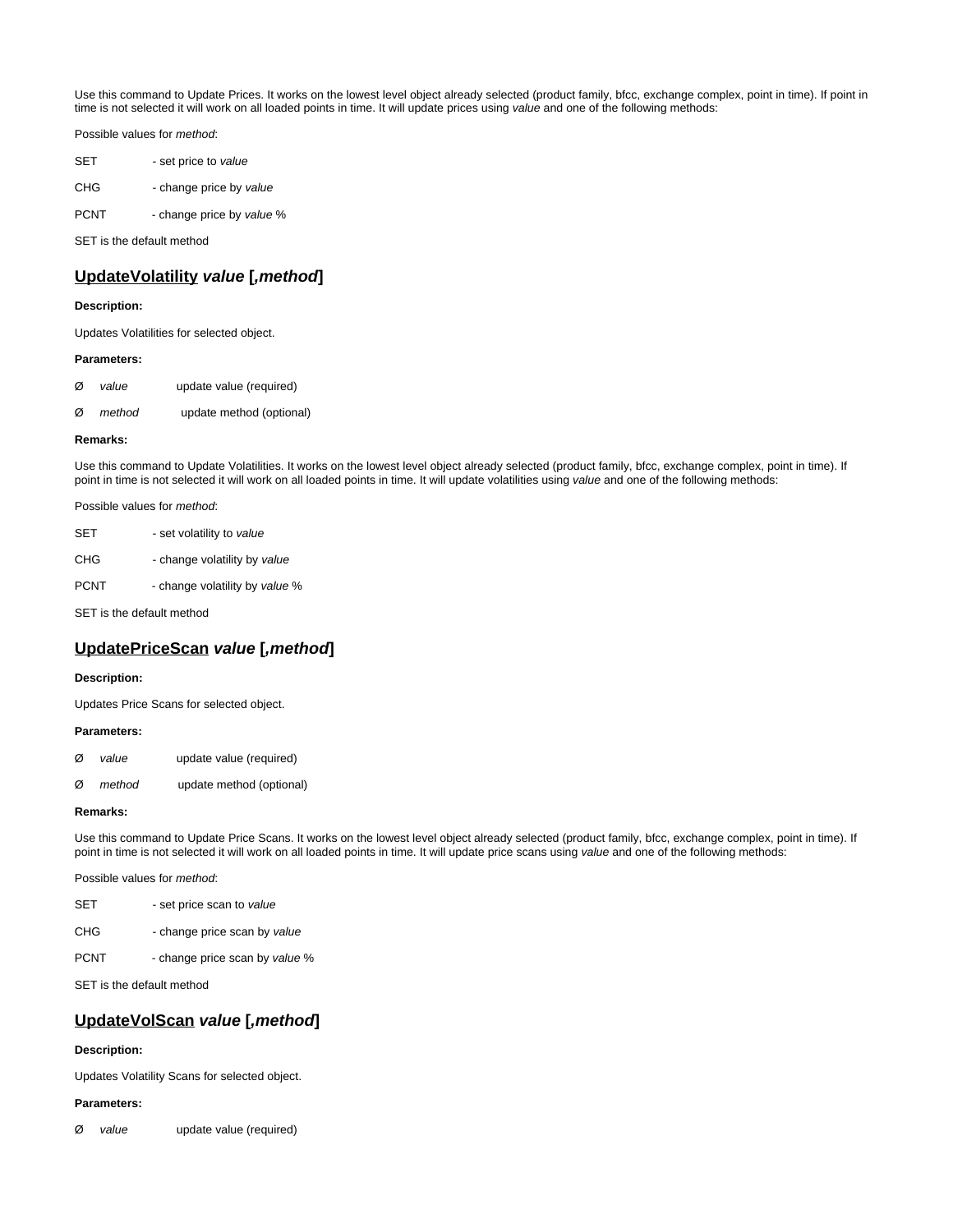### Ø method update method (optional)

#### **Remarks:**

Use this command to Update Volatility Scans. It works on the lowest level object already selected (product family, bfcc, exchange complex, point in time). If point in time is not selected it will work on all loaded points in time. It will update volatility scans using value and one of the following methods:

Possible values for method:

| <b>SET</b> | - set volatility scan to value    |
|------------|-----------------------------------|
| <b>CHG</b> | - change volatility scan by value |

PCNT - change volatility scan by value %

SET is the default method

## <span id="page-14-0"></span>**UpdateRiskFreeRate value [,method]**

### **Description:**

Updates Risk-Free Rates for selected object.

#### **Parameters:**

| Ø | value | update value (required) |  |
|---|-------|-------------------------|--|
|   |       |                         |  |

| Ø | method | update method (optional) |  |
|---|--------|--------------------------|--|
|   |        |                          |  |

### **Remarks:**

Use this command to Update Risk-Free Rates. It works on the lowest level object already selected (product family, bfcc, exchange complex, point in time). If point in time is not selected it will work on all loaded points in time. It will update risk-free rates using value and one of the following methods:

Possible values for method:

| <b>SET</b>  | - set risk-free rate to value      |
|-------------|------------------------------------|
| CHG.        | - change risk-free rate by value   |
| <b>PCNT</b> | - change risk-free rate by value % |

SET is the default method

## <span id="page-14-1"></span>**UpdateDividendYield value [,method]**

### **Description:**

Updates Dividend Yields for selected object.

### **Parameters:**

- Ø value update value (required)
- Ø method update method (optional)

#### **Remarks:**

Use this command to Update Dividend Yields. It works on the lowest level object already selected (product family, bfcc, exchange complex, point in time). If point in time is not selected it will work on all loaded points in time. It will update dividend yields using value and one of the following methods:

Possible values for method:

- SET set dividend yield to value
- CHG change dividend yield by value
- PCNT change dividend yield by value %

SET is the default method

## <span id="page-14-2"></span>**UpdateTimeToExpiration value [,method]**

### **Description:**

Updates Times To Expiration for selected object.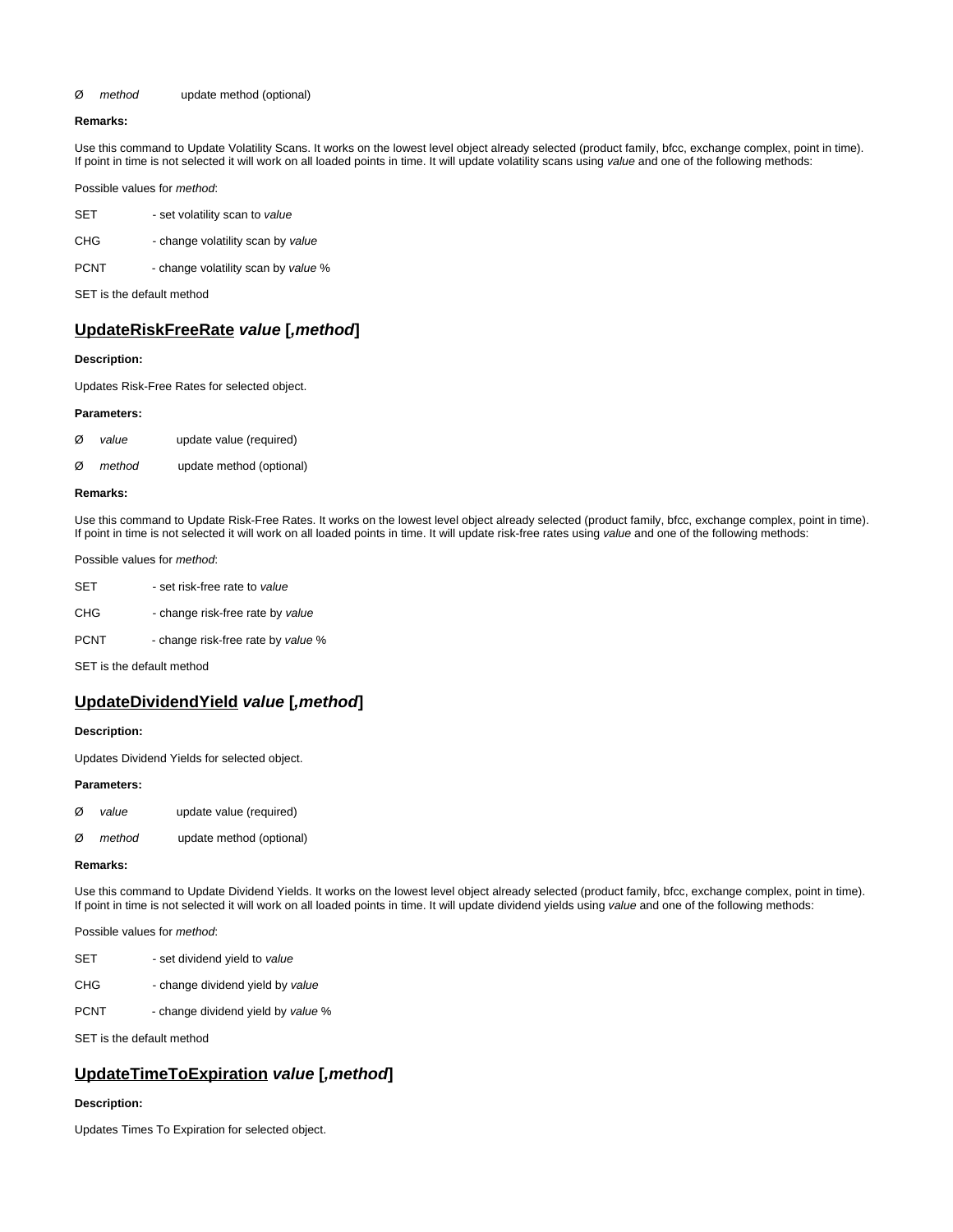### **Parameters:**

- Ø value update value (required)
- Ø method update method (optional)

### **Remarks:**

Use this command to Update Times To Expiration. It works on the lowest level object already selected (product family, bfcc, exchange complex, point in time). If point in time is not selected it will work on all loaded points in time. It will update times to expiration using value and one of the following methods:

Possible values for method:

- SET set time to expiration to value
- CHG change time to expiration by value
- PCNT change time to expiration by value %

SET is the default method

## <span id="page-15-0"></span>**ApplyWhatIf fileName [,DO\_CALC]**

### **Description:**

Applies what-if scenario stored in the XML file fileName to the selected Point In Time. Requires Point In Time to be selected.

### **Parameters:**

Ø fileName fully specified path name of the what-if scenario XML file (required)

### **Remarks:**

Use this command to apply what-if scenario stored in the XML file fileName to the selected Point In Time. Thtypical sequence of actions before using this command would include creation of a copy of a particular Point In Time. What-if scenario is applied to this copy:



If DO\_CALC flag is specified following actions are performed on the selected PointInTime after applying what-if scenario:



## <span id="page-15-1"></span>**ApplyVolatilitySkew [SkewMethod]**

### **Description:**

Skew volatility curve following a particular skew method.

### **Parameters:**

Ø SkewMethod skew method (optional)

### **Remarks:**

Use this command to skew the volatility curve.

Possible values for SkewMethod:

- 0 shifts the curve horizontally only
- 1 shifts the curve horizontally, vertical shift by Call/Put
- 2 shifts the curve horizontally, vertical shift by closest at the money or the average of Call/Put